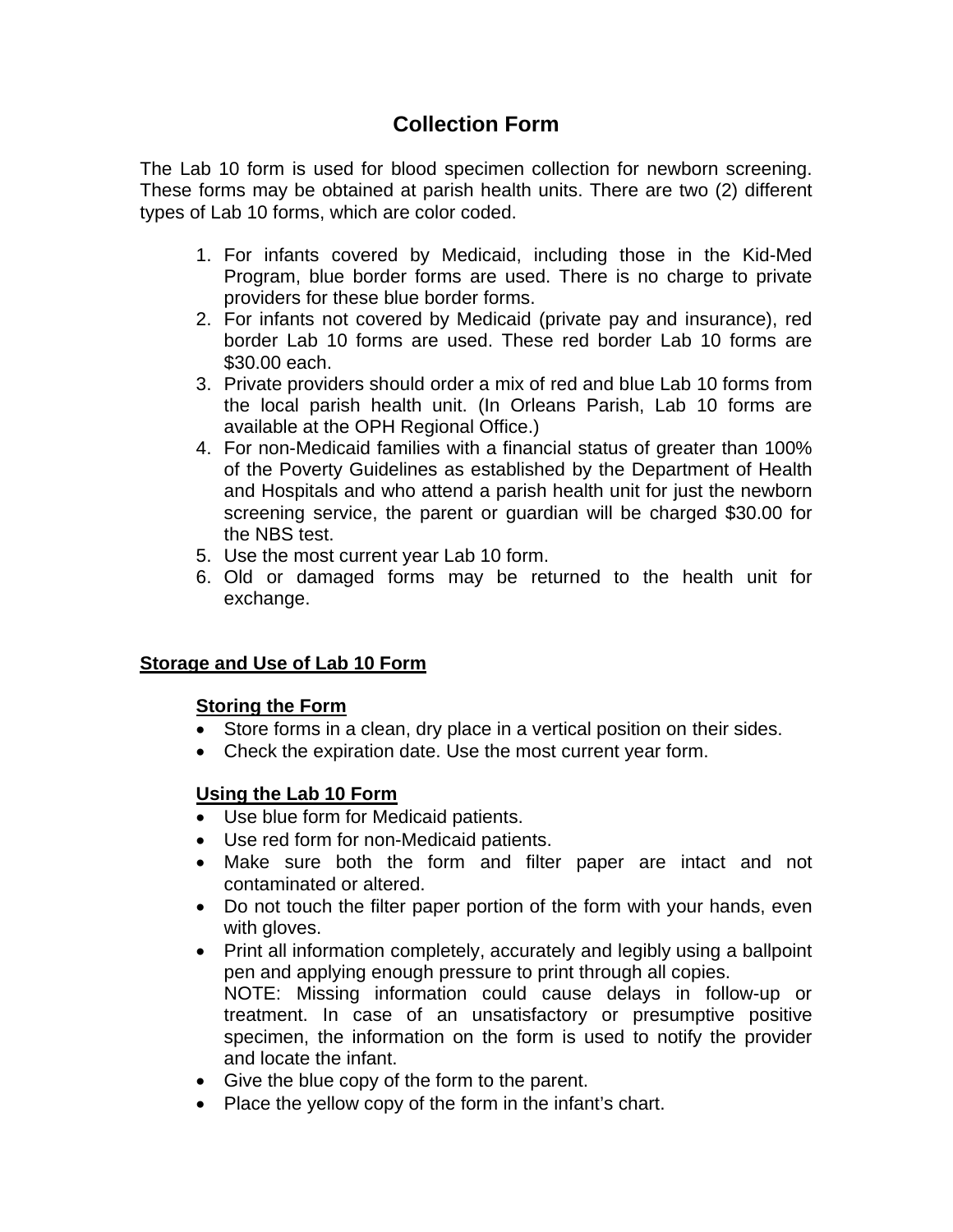#### **Print Legibly** BLOOD MUST BE APPLIED TO ONE<br>SIDE ONLY IN ONE APPLICATION<br>UNTIL CIRCLE IS COMPLETELY SATURATED. SPECIMEN-SEE BACK FOR DIRECTIONS ON<br>THE PROPER COLLECTION OF THE DO NOT DETACH SPECIMEN Last Name First (FILTER PAPER) FROM FORM LABORATORY REQUEST AND REPORT FORM WRITE FIRMLY - Use Ballpoint Pen or Type <u> Parish and Charles Barangkan and Charles Barangkan and Charles Barangkan and Charles Barangkan and Charles Barangkan and Charles Barangkan and Charles Barangkan and Charles Barangkan and Charles Barangkan and Charles Bar</u> Address \_\_ NEWBORN SCREENING  $City$   $\qquad$ \_State \_\_\_\_\_\_\_\_\_ Zip code \_\_ FOR STATE LABORATORY<br>USE ONLY Lab#/Date Received Sex\_ Race \_\_\_\_\_ Date of Birth  $1 - 1 - 1$  Time of Birth  $1 - 1$  am pm (circle one) Date Collected  $\frac{1}{\sqrt{1-\frac{1}{1-\frac{1}{1-\frac{1}{1-\frac{1}{1-\frac{1}{1-\frac{1}{1-\frac{1}{1-\frac{1}{1-\frac{1}{1-\frac{1}{1-\frac{1}{1-\frac{1}{1-\frac{1}{1-\frac{1}{1-\frac{1}{1-\frac{1}{1-\frac{1}{1-\frac{1}{1-\frac{1}{1-\frac{1}{1-\frac{1}{1-\frac{1}{1-\frac{1}{1-\frac{1}{1-\frac{1}{1-\frac{1}{1-\frac{1}{1-\frac{1}{1-\frac{1}{1-\frac{1}{1-\frac{1}{1-\frac{1}{1-\frac{1$ Mother's<br>Eirst Name Mother's Last Name  $M1$ Mother's<br>SS #  $------$ Mother's Mother's<br>Age Telephone # act #<br>Birth Weight \_\_\_\_\_\_ grams Pregnancy: Premature \_\_ Full Term \_\_ Expiration Date: Gestational Age \_\_\_\_\_\_\_ weeks TPN\_\_\_\_\_Yes\_\_\_\_\_No Multiple Birth \_\_\_Yes \_\_\_No Infant Blood Transfusion \_\_ Yes \_\_No If yes, please give date \_\_ 9002/80 DIVISION OF LABORATORY SERVICES \*Sender please provide a copy of analytical results to the above named primary care physician. Sender Name \_ Sender Code \_ L-6168104 F. Address \_\_\_\_ Phone Number\_ **HHD** City, State, Zip Code (14) **Office of Public Check Test(s) Requested LAB** Full Screen Repeat screen due to abnormal result(s) or unsatisfactory specimen : Health  $\vec{o}$ Rev. Caution: Please Read Information on Back of Form Before Collecting Specimen<br>Note: Please give the parent/guardian the blue copy and keep the yellow copy for your chart. 8/2003 1009150 в S&S 903<sup>®</sup> LOT # W-031 MAIL FORM(S) DAILY 2004 1009150 **LABORATORY**

## **Filter Paper Specimen (Lab 10) Form**